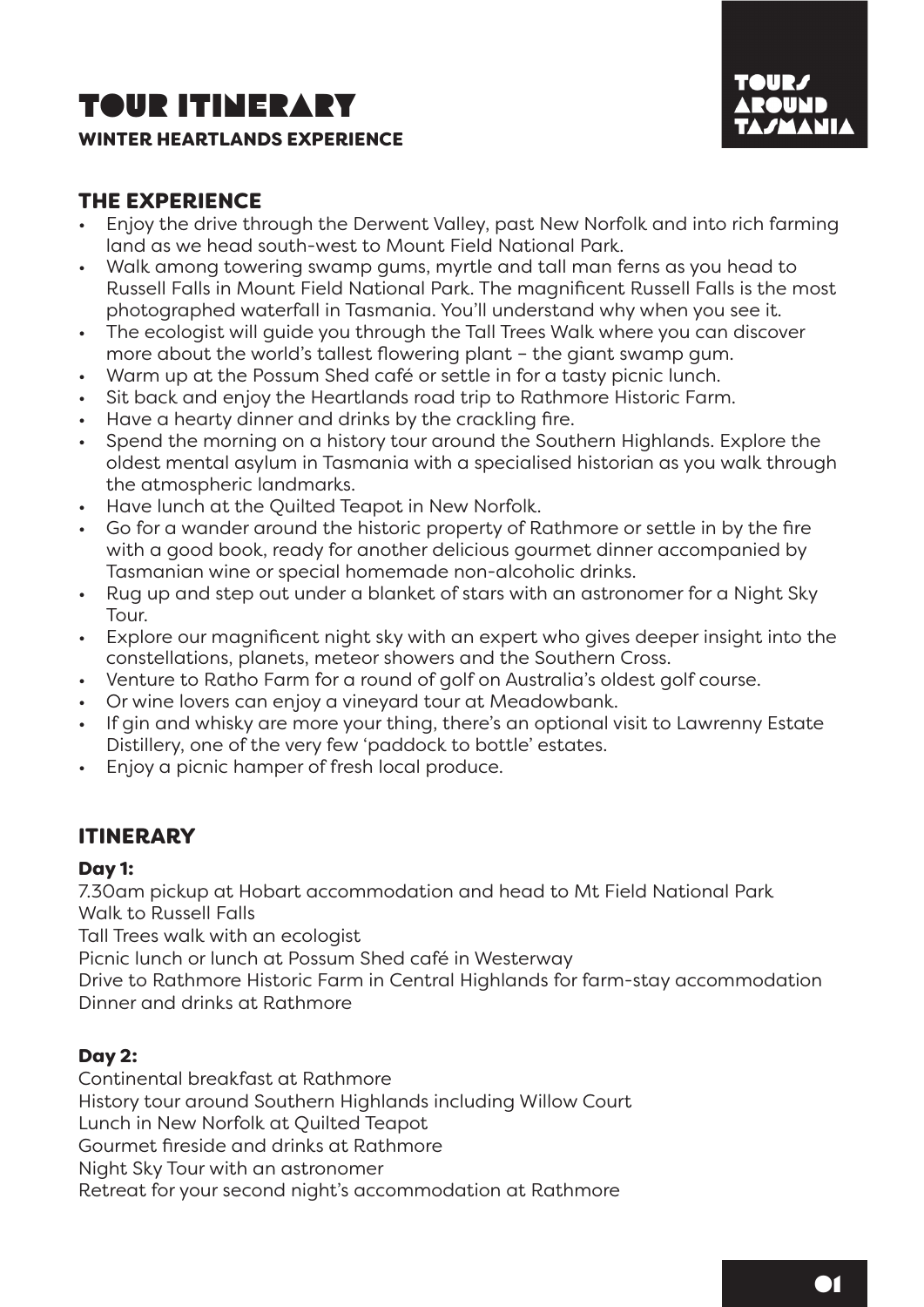

### Day 3:

Continental breakfast at Rathmore Optional round of golf at Ratho Farm Optional distillery tour at Lawrenny Estate Distillery Optional winery tour at Meadowbank Vineyard Picnic hamper lunch showcasing fresh local produce

### WHAT IS INCLUDED

Guided tours by an ecologist, historian and astronomer 2 x gourmet fireside dinners, dessert and drinks at Rathmore 2 x continental breakfasts Two nights' accommodation at Rathmore A small group tour (maximum 16 people) Knowledgeable local driver and tour guide Air-conditioned and heated minivan transfers Park entry fees to national parks

### WHAT IS NOT INCLUDED

Meals and beverages unless specified Flights to and from Tasmania

# OTHER IMPORTANT INFORMATION

### OUR CANCELLATION POLICY

You can cancel your tour booking up to 31 days prior to the scheduled departure and receive a full refund less a 2% booking fee. Unfortunately, we are unable to guarantee refunds for tours cancelled by you within 30 days of your departure date. If your plans change, please contact us! We would love to work with you to see if we can accommodate your needs.

Giving you an enjoyable experience touring you around Tasmania is our first priority, however in rare and unfortunate circumstances there might be a possibility of cancellation after confirmation should there not be enough passengers on a particular tour. In the event of this occurring, we will give you a full refund or work with you to arrange an alternative tour.

You will also receive a full refund should you not be able to travel due to government COVID-19 related travel restrictions, however we ask that you please let us know if you are unable to travel prior to the scheduled departure date.

### BOOKING CONFIRMATION

You will receive confirmation within 48 hours of booking your tour.

### WHAT TO WEAR

In Tasmania you can experience four seasons in one day. We love our changeable weather. Our east coast is often dry while our west coast is wet. Wear layers. Our sun can get hot, but once it goes down, the cool can set in fast. We recommend you bring a sunhat (and beanie), sunscreen, comfortable walking shoes and a waterproof